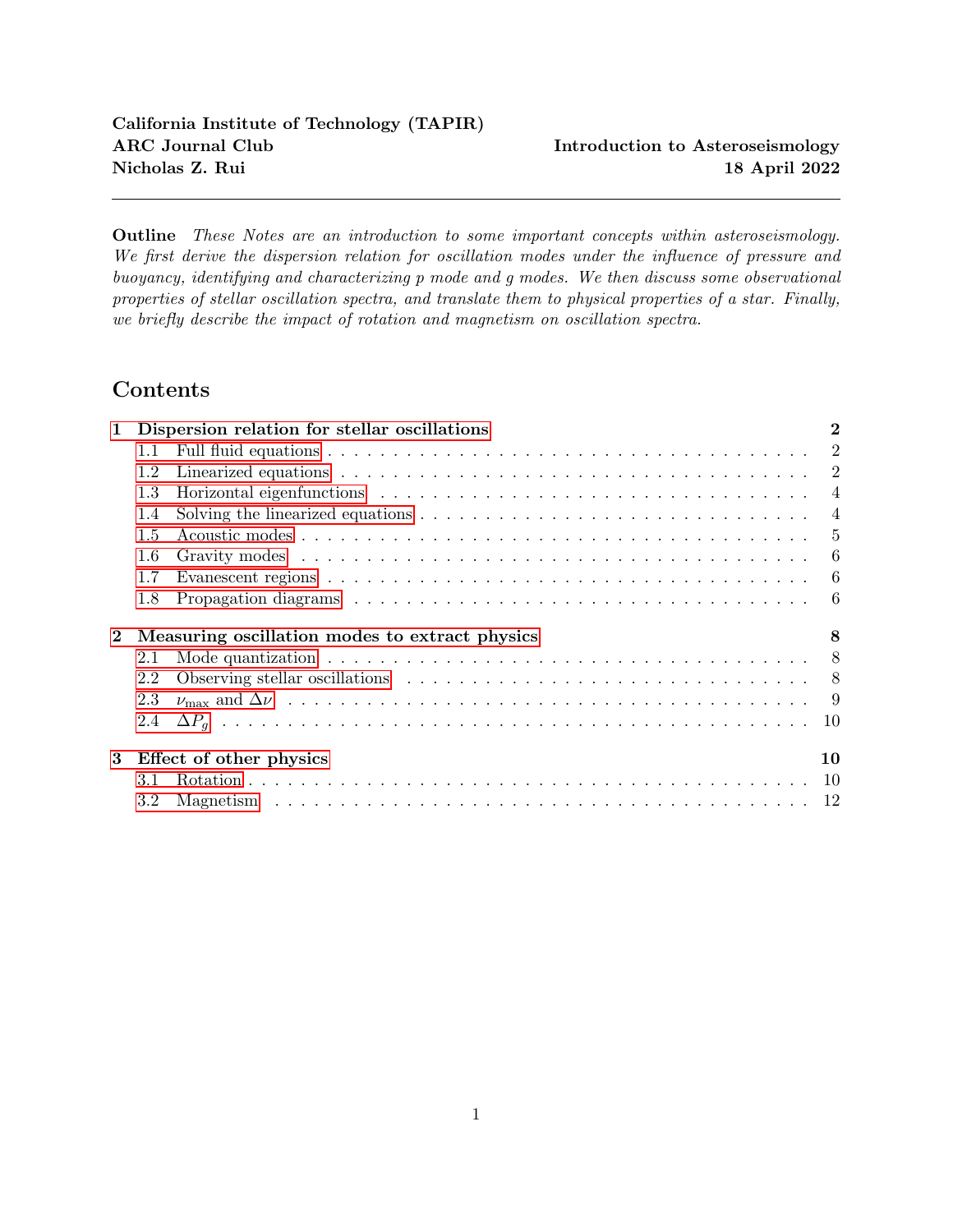## 1 Dispersion relation for stellar oscillations

In this section, we derive a rough radial dispersion relation for non-radial oscillations in perfectly spherical stars under only the influence of pressure and buoyancy. In particular, this means that we neglect effects such as rotation, magnetic fields, and shear restorative forces, all of which may be important in some situations but which dramatically complicate the mathematics.

The derivation shown here can be found in standard texts such as [1].

#### 1.1 Full fluid equations

There are five fluid equations which we should solve simultaneously, reflecting the five fluid properties that we are interested in keeping track of (the density  $\rho$ , pressure  $p$ , and three components of the fluid velocity  $\vec{u}$ ). We will write these equations in terms of the convective derivative (the Lagrangian perspective), tracking the properties of a fluid parcel which we follow as it moves around, i.e.,

$$
\frac{\mathrm{d}f}{\mathrm{d}t} \quad \frac{\partial f}{\partial t} + (\vec{u} \ \ r) \, f \tag{1}
$$

First, the continuity equation is

$$
\frac{\mathrm{d}\rho}{\mathrm{d}t} + \rho \varphi \quad \vec{u} = 0 \tag{2}
$$

The three components of the momentum equation can be written in the form

$$
\rho \frac{\mathrm{d}\vec{u}}{\mathrm{d}t} = r p \quad \rho g \hat{r} \tag{3}
$$

where  $q = q(r)$  is the gravitational acceleration at radius r. Finally, to close the equations, we will write down the **energy equation**, which relates the density of a fluid parcel to its pressure:

$$
\frac{\mathrm{d}\ln p}{\mathrm{d}t} = \gamma \frac{\mathrm{d}\ln \rho}{\mathrm{d}t} \tag{4}
$$

This reflects the **adiabatic** assumption that a given fluid parcel's pressure is related to its density by  $p \nearrow \rho^{\gamma}$ . It is important to note that this relation is *only* true for a given fluid parcel, and the prefactor of this relation depends on the specific entropy of the fluid parcel. In other words, it is very important that we write down Equation 4 with convective, not partial, derivatives.

#### 1.2 Linearized equations

In order to find the oscillation modes of the star, we assume that all of the perturbations are proportional to  $e^{i\omega t}$ . In practice, this means that we can replace time derivatives  $\partial/\partial t$  by  $i\omega$ . Note that the fluid displacements are related to the fluid velocities by  $\vec{u} = d\vec{\xi}/dt$ .

We will also **linearize** the equations by assuming that all perturbations can be decomposed into a large, time-independent equilibrium part and a small perturbation. We can write

$$
\rho(\vec{x},t) = \rho_0(r) + \rho^{\theta}(\vec{x},t) \np(\vec{x},t) = p_0(r) + p^{\theta}(\vec{x},t)
$$
\n(5)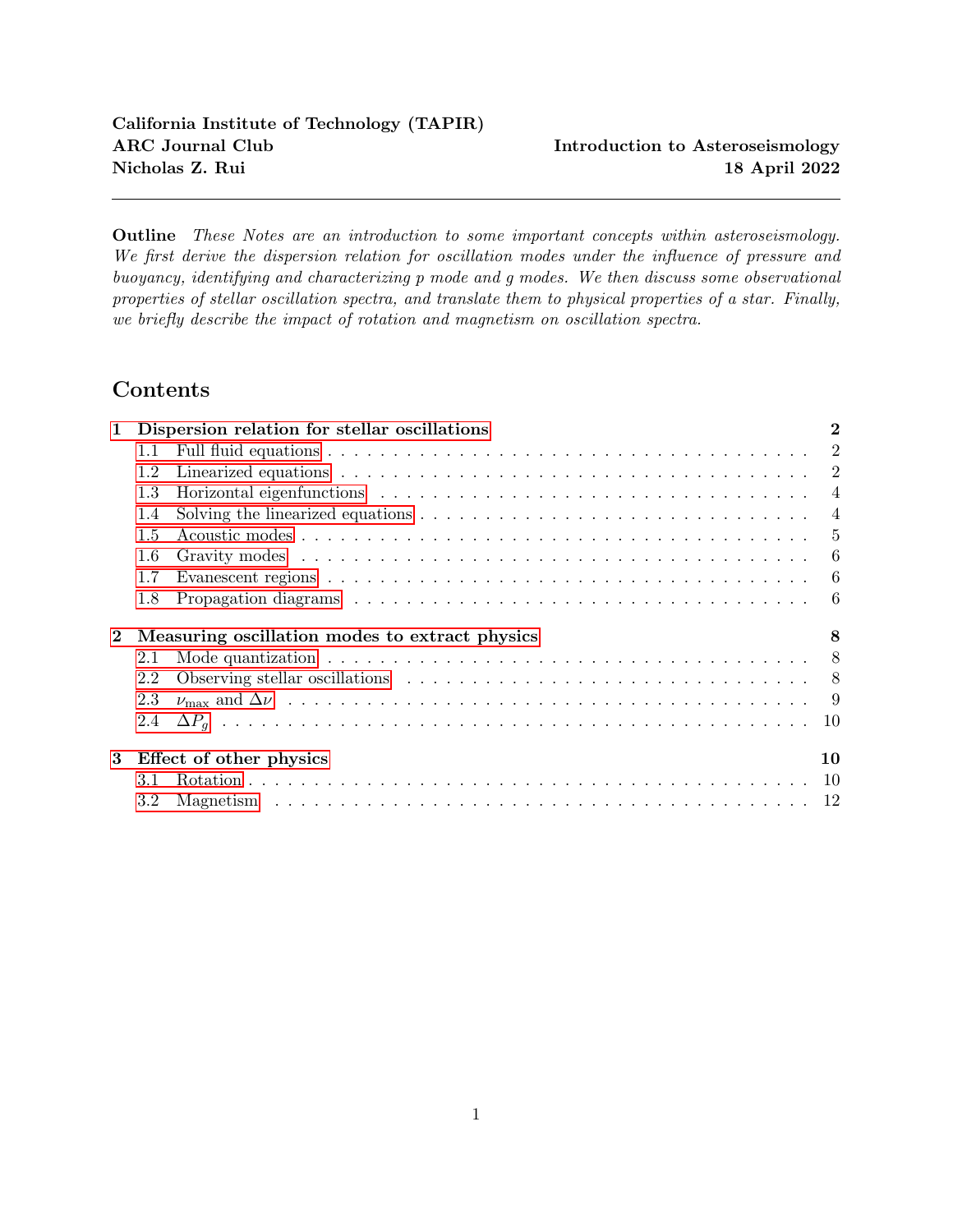Note that the equilibrium fluid displacement/velocity is zero, so  $\vec{u}$  (or  $\vec{\xi}$ ) is already a small quantity. Note that, under this assumption, the convective derivative of a perturbation is the same as its partial time derivative, e.g.,  $d\rho^{\theta}/dt$   $\partial \rho/\partial t$ .

Then, keeping only terms first-order in the perturbations and working in spherical coordinates, we have

$$
\left[\frac{\rho^{\theta}}{\rho_0} + \frac{1}{r^2} \frac{\partial}{\partial r} r^2 \xi_r + r_h \overrightarrow{\xi_h} = 0\right] \quad \text{(continuity)} \tag{6}
$$

where we have defined  $\vec{\xi}_h = \vec{\xi}$   $\xi_r \hat{r}$  to be the horizontal fluid displacement, and  $r_h = r \quad (\partial/\partial r)\hat{r}$ to be the horizontal derivative operator.

The momentum equation becomes

$$
\rho_0 \omega^2 \xi_r = \frac{\partial p^\theta}{\partial r} \quad \rho^\theta g \quad \text{(radial momentum)} \tag{7}
$$

$$
\rho_0 \omega^2 \vec{\xi}_h = r_h p^{\theta} \quad \text{(horizontal momentum)} \tag{8}
$$

We have made the **Cowling approximation**, that the gravity  $q$  remains its equilibrium quantity. Not making this approximation entails writing and solving Poisson's equation, which complicates the mathematics.

For the energy equation, we can expand the convective derivatives, keep only linear terms, and rearrange:

$$
\frac{\rho^{\theta}}{\rho_0} \quad \frac{p^{\theta}}{\gamma p_0} = \xi_r \quad \frac{1}{\gamma} \frac{d \ln p_0}{dr} \quad \frac{d \ln \rho_0}{dr} \tag{9}
$$

Define the **Brunt–Väisälä frequency** (or buoyancy frequency) N as

$$
N^2 \quad g \quad \frac{1}{\gamma} \frac{d \ln p_0}{dr} \quad \frac{d \ln \rho_0}{dr} \tag{10}
$$

Note that  $N^2$  can be either positive or negative. When  $N^2 > 0$ , N corresponds to the frequency of oscillation of a radially displaced fluid parcel in a radiative (i.e., convectively stable, stably stratified) zone. When  $N^2 < 0$ , the zone is convectively unstable and cannot support gravity waves.

We also define the sound speed as

$$
c_s^2 \qquad \frac{\gamma p_0}{\rho_0} \tag{11}
$$

The energy equation then becomes

$$
\boxed{p^{\theta} = \rho^{\theta} c_s^2 \quad \frac{\rho_0 N^2 c_s^2}{g} \xi_r}
$$
 (energy) (12)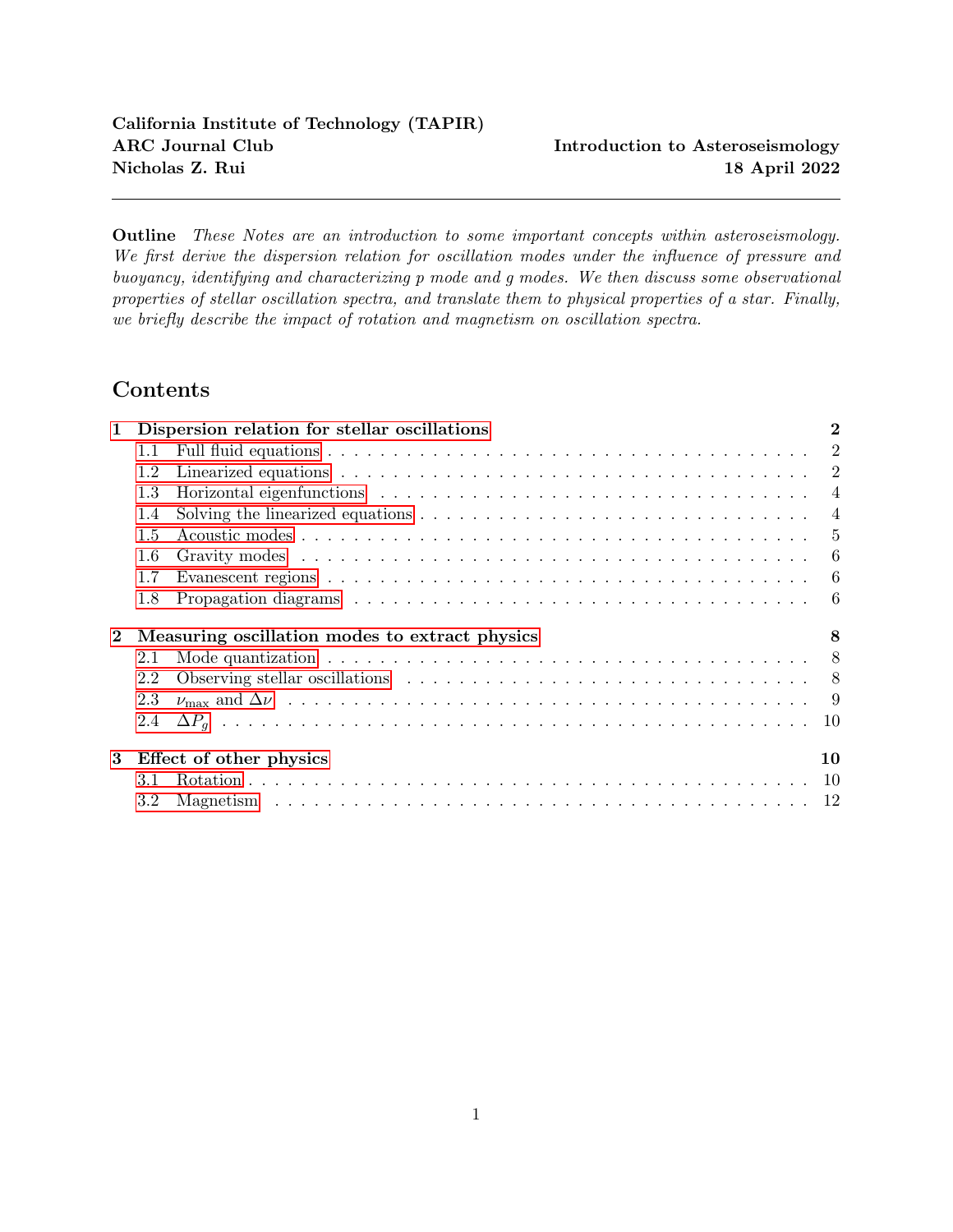Intuitively, this form of the energy equation reflects the two different ways that an Eulerian pressure perturbation can change. The first term on the right hand side simply relates  $p^{\ell}$  to the density perturbation via the sound speed. The second term represents the fact that, when there is some nonzero radial displacement  $\xi_r$ , the fluid parcel which now occupies a given position has a slightly different *equilibrium* pressure (encoded by  $N^2/g$ ).

### 1.3 Horizontal eigenfunctions

Before we try to solve the equations, it would first be beneficial to derive the eigenfunctions of the horizontal Laplacian operator  $\Lambda_k^2$ , whose action on a function  $Y = Y(\theta, \phi)$  is

$$
\Gamma_h^2 Y(\theta, \phi) = \frac{1}{r^2 \sin \theta} \frac{\partial}{\partial \theta} \quad \sin \theta \frac{\partial Y(\theta, \phi)}{\partial \theta} + \frac{1}{r^2 \sin^2 \theta} \frac{\partial^2 Y(\theta, \phi)}{\partial \phi^2}
$$
(13)

Exploiting the axisymmetry of the problem, we can take  $Y(\theta, \phi) = f(\theta)e^{im\phi}$  for an integer m. Then

$$
\tau_h^2 f(\theta) = \frac{1}{r^2 \sin \theta} \frac{d}{d\theta} \quad \sin \theta \frac{df(\theta)}{d\theta} \qquad \frac{m^2}{r^2 \sin^2 \theta} f(\theta) \tag{14}
$$

Now take  $\mu = \cos \theta$ . Then the eigenvalue equation for  $\ell \frac{1}{h}$  for eigenvalue  $\lambda / r^2$  becomes

$$
\frac{\mathrm{d}}{\mathrm{d}\mu} \quad 1 \quad \mu^2 \quad \frac{\mathrm{d}f(\mu)}{\mathrm{d}\mu} \qquad \frac{m^2}{1 - \mu^2} f(\mu) = \lambda f(\mu) \tag{15}
$$

Equation 15 is the general Legendre equation, and is solved by the associated Legendre polynomials  $f(\mu) = P_{\ell}^m(\mu)$  with eigenvalue  $\lambda = \ell(\ell+1)$  such that  $\ell$  m is a non-negative integer.

We then see that the eigenfunctions are the **spherical harmonics**  $Y_{\ell}^{m}(\theta, \phi)$ , defined to be

$$
Y(\theta, \phi) = P_{\ell}^{m}(\cos \theta)e^{im\phi}
$$
\n(16)

#### 1.4 Solving the linearized equations

The broad goal in solving the linearized equations will be to write all the equations in terms of the pressure  $(p^{\ell})$  and radial displacement  $(\xi_r)$  perturbations. First, we take the horizontal divergence of the horizontal momentum equation (Equation 8) to find

$$
\Gamma_h \quad \vec{\xi}_h = \frac{1}{\rho_0 \omega^2} \Gamma_h^2 p^\theta \tag{17}
$$

The energy equation (Equation 12) can be solved for  $\rho^{\theta}$  to obtain

$$
\rho^{\theta} = \frac{1}{c_s^2} p^{\theta} + \frac{\rho_0 N^2}{g} \xi_r
$$
\n(18)

We can then substitute Equations 17 and 18 into the linearized continuity equation (Equation 6) to obtain

$$
\frac{1}{\rho_0 c_s^2} p^\theta + \frac{N^2}{g} \xi_r + \frac{\partial \xi_r}{\partial r} + \frac{2}{r} \xi_r + \frac{1}{\rho_0 \omega^2} r_h^2 p^\theta = 0 \tag{19}
$$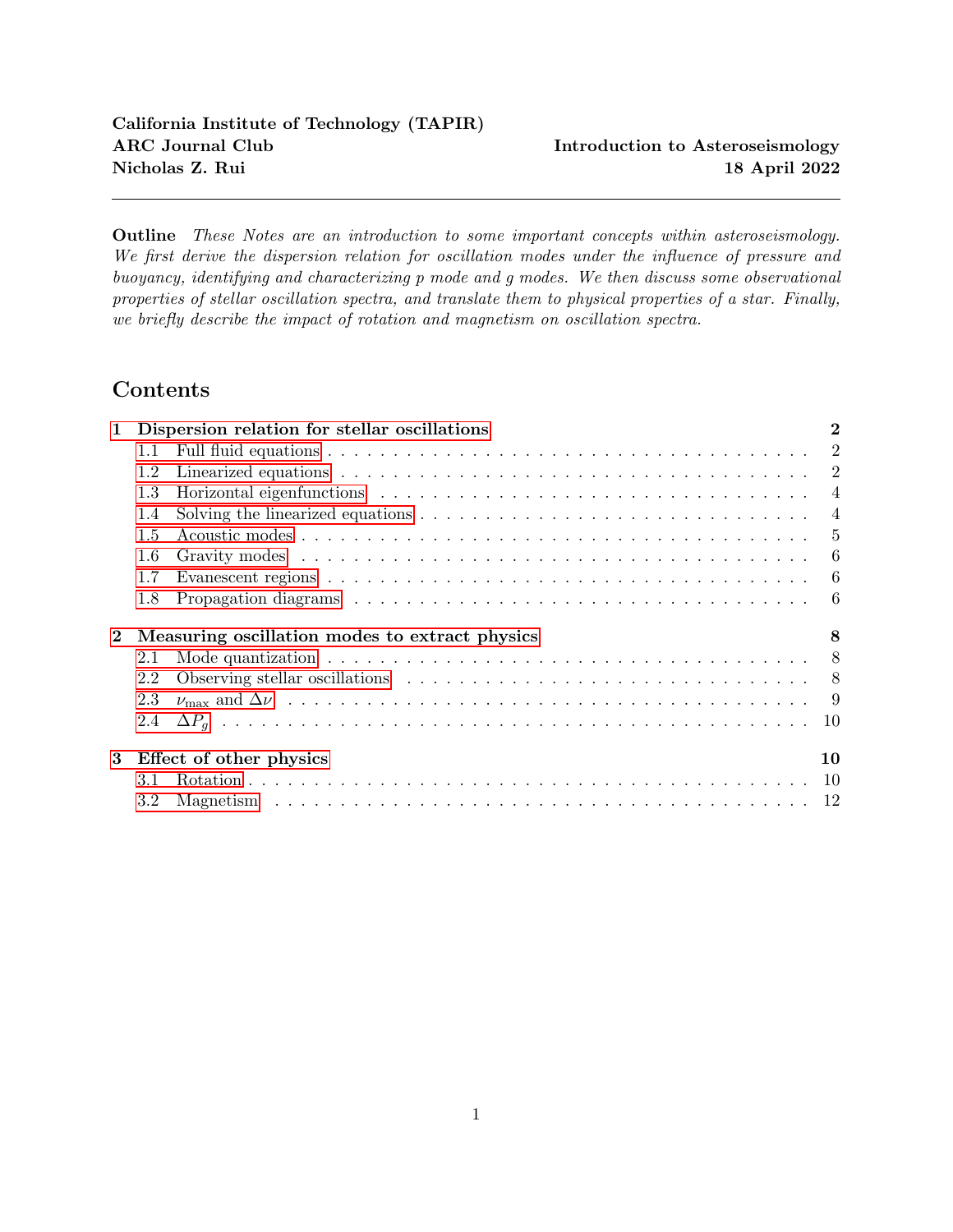Assuming that the horizontal dependences of all of the perturbations are spherical harmonics (Equation 16), Equation 19 becomes

$$
\frac{d r}{dr} = \frac{2}{r} + \frac{N^2}{g} \quad r + \frac{1}{0c_s^2} + \frac{S^2}{1^2} \quad 1 \quad p^0
$$
 (20)

Here, we have de ned the Lamb frequency as

$$
S^2 = \frac{(\dot{r} + 1) c_s^2}{r^2}
$$
 (21)

The Lamb frequency can be interpreted as the frequency of an acoustic wave with horizontal wavenumber kh  $\sqrt{(x+1)}$ =r via S<sup>2</sup> = k<sub>h</sub><sup>2</sup>c<sup>2</sup><sub>s</sub>.

We can also substitute our Equation 18 into Equation 7 to obtain

$$
\frac{dp^{0}}{dr} = 0!^{2} N^{2} r \frac{g}{c_{s}^{2}} p^{0}
$$
 (22)

Equations 20 and 22 give the radial derivatives of  $_r$  and  $p^0$  in terms of  $_r$  and  $p^0$ . As a very rough approximation, we can ignore the rst term of Equation 19 and the second term of Equation 22| for high radial wavenumbers, we can argue that it is approximately ne to neglect terms  $1=r$  or inverse scale heights of equilibrium quantities.

Then, solving for p<sup>0</sup> in Equation 20 and substituting into Equation 22, we obtain a crucial heuristic equation in asteroseismology:

$$
\frac{d^2 r}{dr^2} = \frac{1}{1^2 c_s^2} l^2 N^2 l^2 S^2 r
$$
 (23)

If we roughly write  $\frac{R_r}{r}$  /  $e^{i\frac{R_r}{r}k_r(r^0)dr^0}$  where k<sub>r</sub> 1=r (the Wentzel{Kramers{Brillouin approximation , or WKB approximation), this becomes

$$
k_r^2 c_s^2 = \frac{1}{1^2} l^2 N^2 l^2 S^2
$$
 (24)

## 1.5 Acoustic modes

When !  $2 \& N^2$ ; S<sup>2</sup> (high frequency), the dispersion relation becomes

$$
l^2 = k_r^2 c_s^2 \tag{25}
$$

We recognize this as the acoustic dispersion relation for a sound wave (note that we have already assumed that  $k_r$  k<sub>h</sub> by assuming that terms 1=r are small). This is a pressure wave, also called a p mode .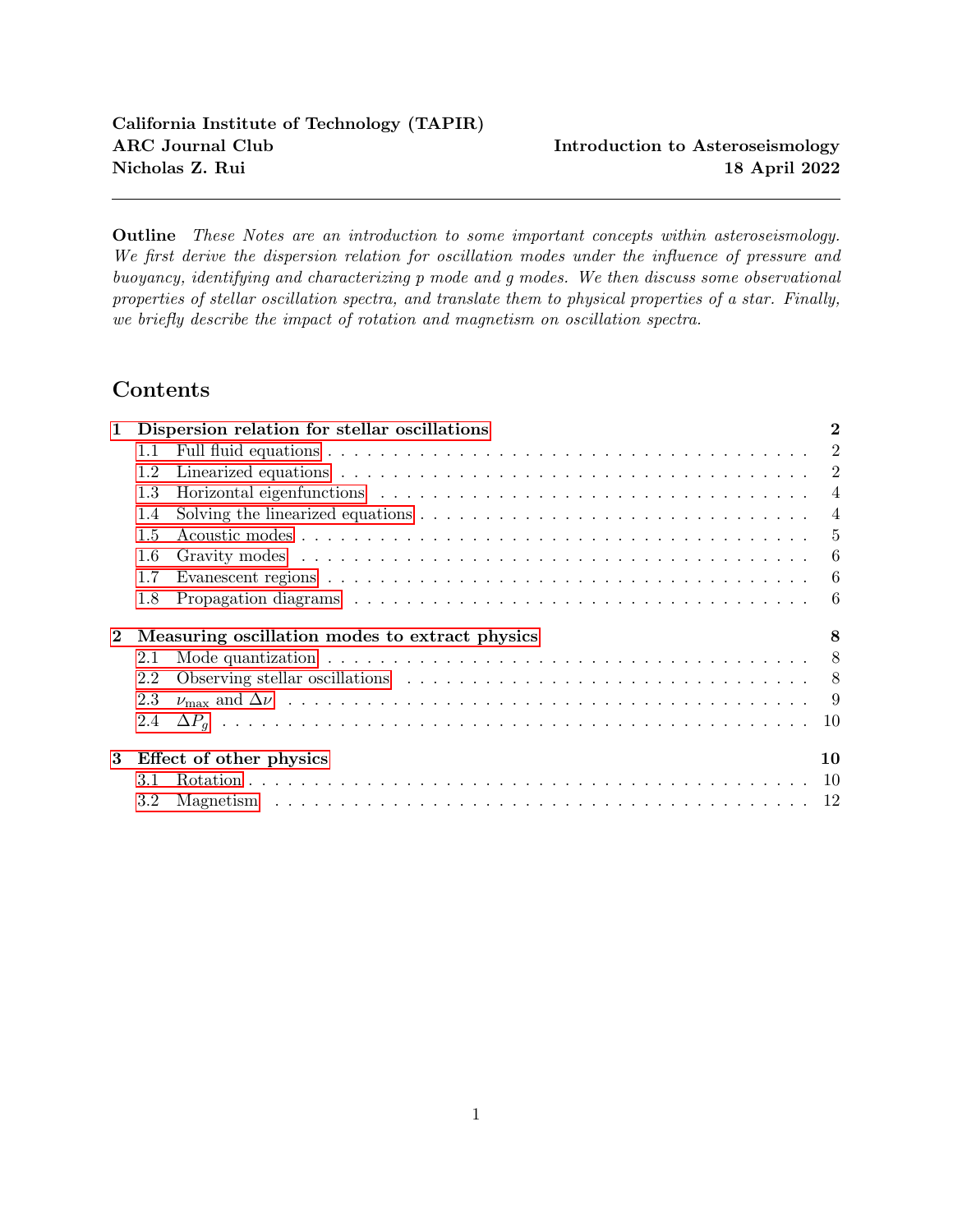## 1.6 Gravity modes

When  $!^2$ . N<sup>2</sup>; S<sup>2</sup> (low frequency), the dispersion relation becomes

$$
!^2 = \frac{k_h^2}{k_f^2} N^2
$$
 (26)

We recognize this as the dispersion relation of gravity waves, or g modes, in the limit where  $k_r$   $k_h$ .

Note that g modes are impossible in convectively unstable regions, those whe $\mathbf{N}^2 < 0$ . In these cases, there can only be p modes when  $2 \& S^2$ .

Note that, even though technically  $N^2$  is nonzero in a convective zone, in practice convection is so e cient at mixing entropy superadiabatically that  $N^2$  will be forced to be very small.

Also, note that  $S_0^2 = 0$ . Therefore, it is not possible for  $\epsilon = 0$  (radial) oscillations to be gravity modes.

## 1.7 Evanescent regions

When ! <sup>2</sup> is in between N <sup>2</sup> and S<sup>2</sup> (either N <sup>2</sup> < ! <sup>2</sup> < S <sup>2</sup> or S<sup>2</sup> < ! <sup>2</sup> < N <sup>2</sup>), the dispersion relation will imply that

$$
k_r^2 < 0 \tag{27}
$$

In other words, waves in these regions are vanescent |they will exponentially grow or decay with radius, but will not be propagating like they would be in the p mode or g mode regions.

### 1.8 Propagation diagrams

A given oscillation mode has a single throughout the entire star, by de nition. Therefore, the propagation diagram is an extremely useful tool in asteroseismology for visualizing the radial structure of a star and the behavior of that star's oscillation modes. One such diagram is shown in Figure 1.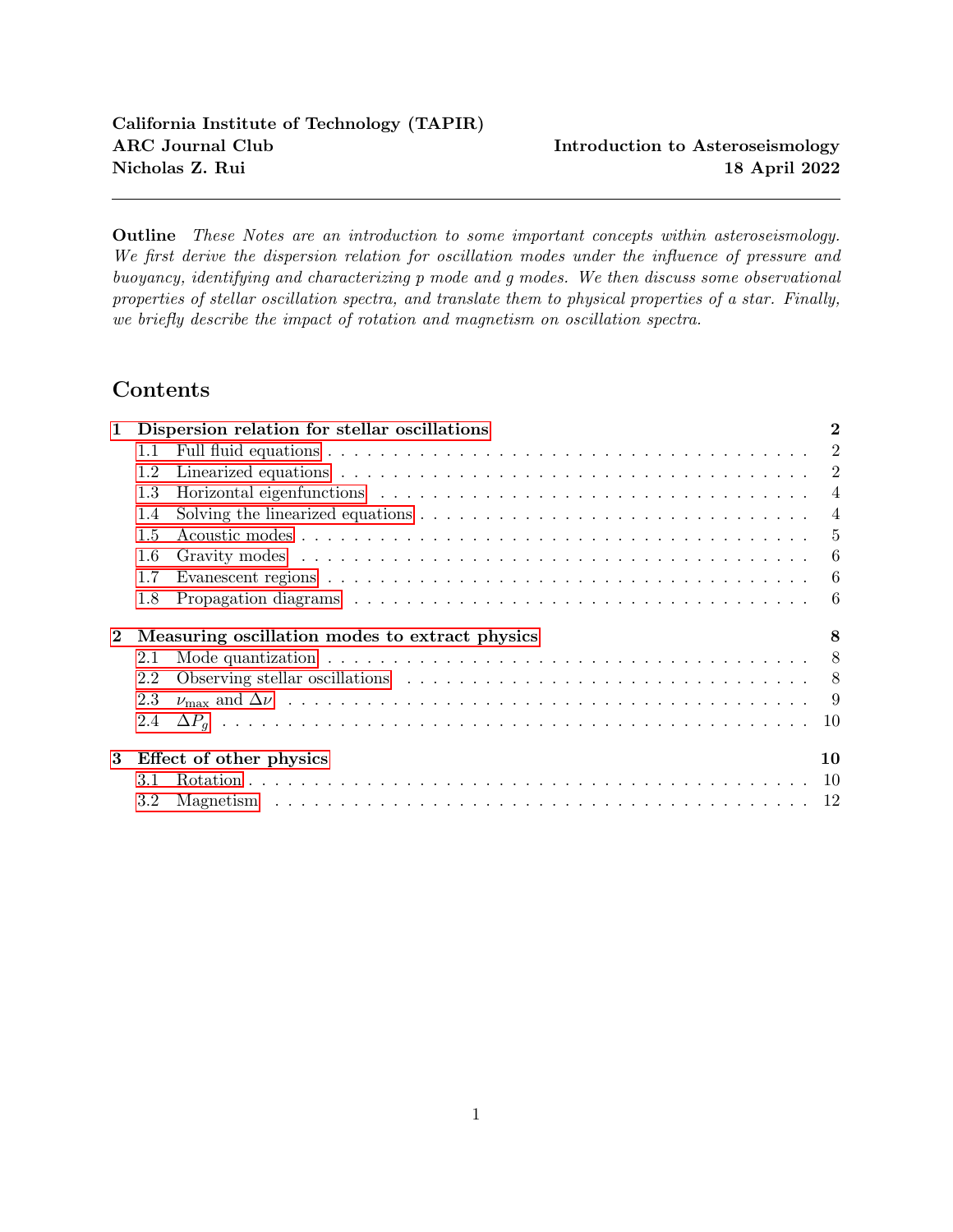Figure 1: A propagation diagram showing the Brunt{Vaisala frequency pro les for three di erent stellar models, as well as the  $= 1$  Lamb frequency pro le for one of them. The p mode region is shown in gray, the g mode region is shown in green, and the evanescent region is shown in green. The horizontal line labeled  $_{max}$  is a representative oscillation frequency. This gure is reproduced from the left panel of Figure 4 in [2].

From Figure 1, a few interesting things can be observed. First, typically the Lamb frequency is larger (sometimes much larger) than the Brunt{Vaisala frequency. This is particularly true in main sequence stars.

We observe that many stars (e.g., red giants, the Sun, etc.) have surface convection zones, meaning that they can only maintain p modes on the surface. If there is also a radially large evanescent region, then it will be very hard to detect g modes, if it is even possible at all.

In some situations, like red giants (like the models shown in Figure 1), the most excited modes lie in regions where the evanescent zone has very small vertical extent. This means that the p mode oscillations at the surface of the star couple to the g mode oscillations at the center of the star, since there is not much amplitude decay within the evanescent region. Such modes are typically called mixed modes , and will have the character of both p modes and g modes. The coincidence that red giants are excited at such convenient frequencies means that g modes can be eectively leveraged to learn about their cores.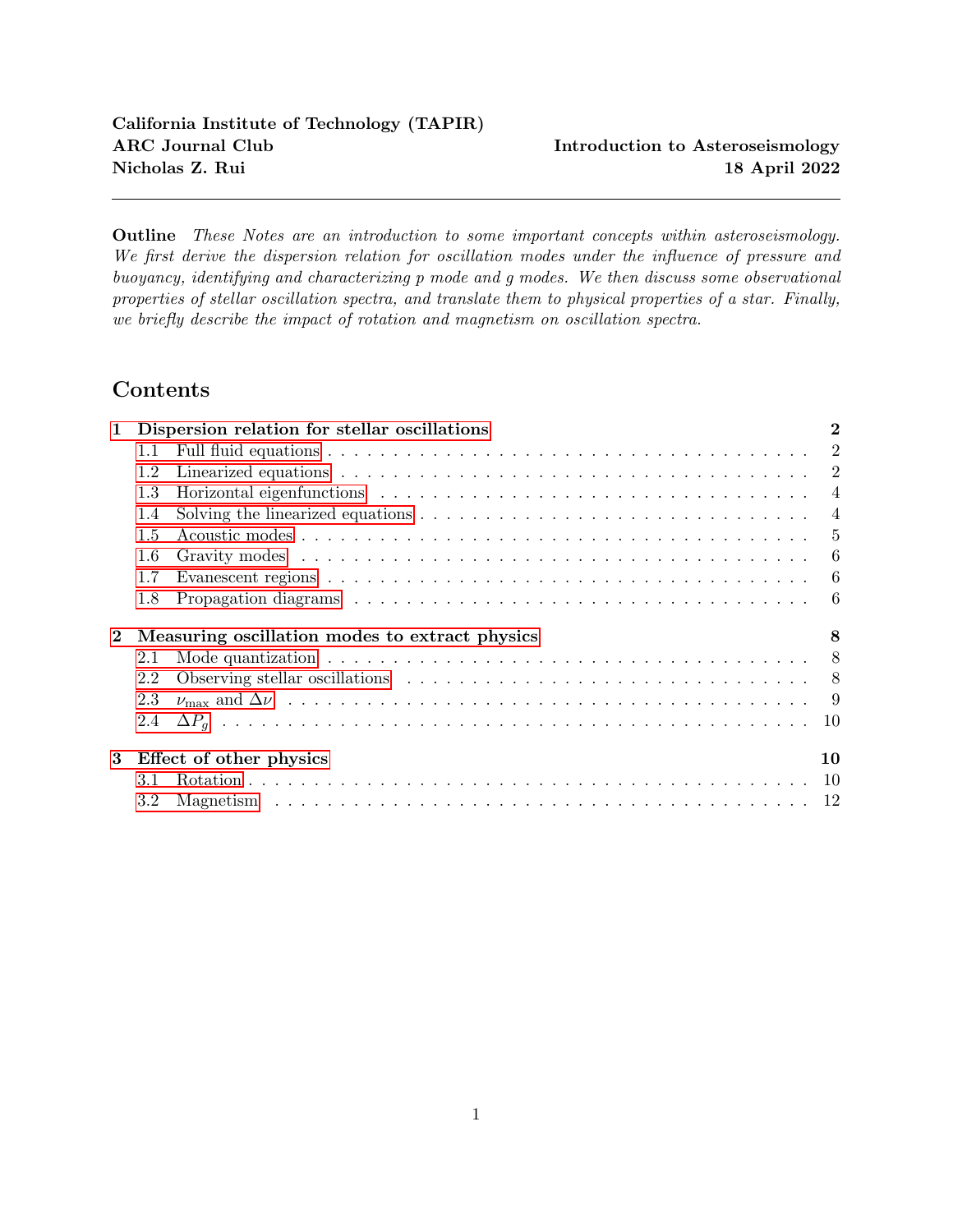# 2 Measuring oscillation modes to extract physics

## 2.1 Mode quantization

A star is a three-dimensional problem. Therefore, we expect three quantization conditions. The rst and second quantization condition came from solving for the horizontal eigenfunctions, giving ` and m as quantum numbers. The nal quantization condition comes from imposing boundary conditions at two radii in the star (usually at the center and the surface), which quantizes the frequencies! which modes can have. It is common to use the Eckart scheme for counting radial orders asn =  $n_p$   $n_g$ , where  $n_p$  and  $n_g$  are the number of zero-crossings in the p mode and g mode regions, respectively [3].

Software such asgyre [4] can be used to nd such modes. However, some heuristics exist for relating features of the mode spectrum to relate properties of a star's oscillation spectrum to the physical parameters of the star.

## 2.2 Observing stellar oscillations

Observationally, oscillation modes can be measured in two dierent ways, and such measurements always re
ect the amplitude of the mode at or near the surface of the star:

- ˆ Photometry: They can be measured by taking thepower spectrum of the light curve of the star, typically over a period of months or even years. The light curve mostly re
ects changes in brightness due to temperature perturbations on the surface of the star.
- ˆ Spectroscopy: They can be measured by tracing theradial velocities of 
uid at the surface of the star.

Because of e ects likegeometric cancellation (adjacent outwards and inwards-moving cells \cancelling" each other out in, e.g., brightness) $p^{\text{it}}$  is extremely hard to measure modes with & 3, with the amplitude of modes decreasing as  $1=$  ` (see, e.g., [5]).

Some examples of oscillation spectra are shown in Figure 2. Asteroseismic observations typically (but do not always) come from big observational surveys such a Kepler, CoRoT, and (more recently) TESS.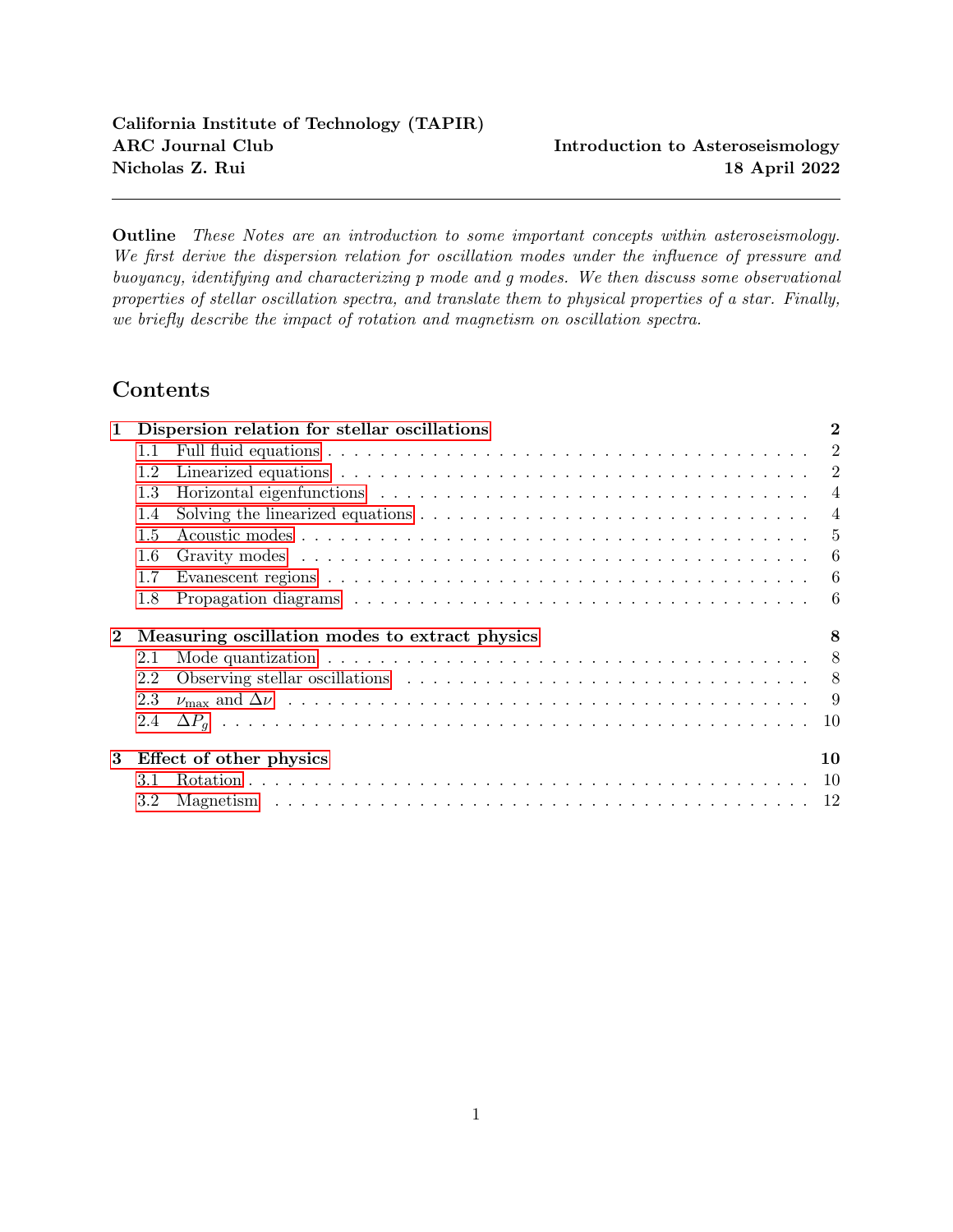Figure 2: Four solar-like oscillation spectra measured byKepler, reproduced from the Figure 3 of [6]. These four stars are all RGB or RC stars.

## 2.3  $_{max}$  and

In this section, I will primarily focus on red giant stars, because of their strong mixed-mode characters.

The power spectrum of a red giant consists of many discrete modes whose amplitudes follow a broad, peaked shape (for examples, see Figure 2). Even though an in nite number of modes exist all across the frequency spectum, not all of those modes wilhecessarily be driven, and driving must come from some physical source.

The rough frequency at which the amplitude of the modes is the highest is called the requency of maximum power or  $_{max}$ . It is di cult to derive  $_{max}$  from rst principles. However, it can be estimated reasonably e ectively by arguing that the oscillations in a red giant will be primarily driven by convective motions in the envelope of the star. In particular, we can estimate that  $_{\text{max}}$ is the frequency of oscillation of a uid blob moving through a pressure scale height  $p = g$  at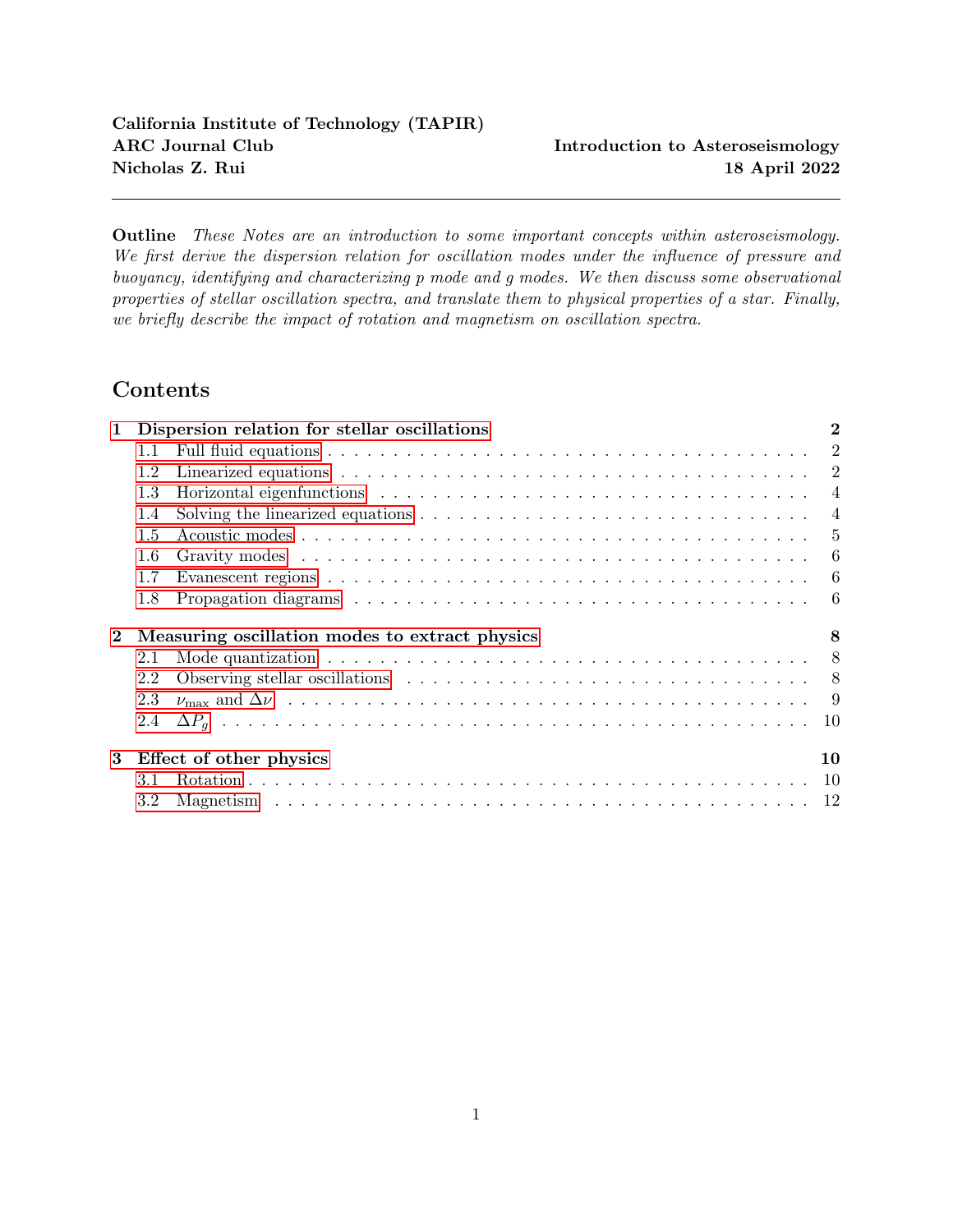the sound spee $\text{d}s$   $p^{1=2}$ =  $^{1=2}$ . Then

$$
\max \quad \frac{c_s}{H_p} \quad \frac{g^{-1=2}}{p^{1=2}} \quad \frac{m^{1=2}g}{k^{1=2}T_e^{1=2}} / MR^{-2}T_e^{-1=2}
$$
 (28)

where we have used the ideal gas law.

Adjacent modes of dierent radial order but the same ` are separated by thelarge frequency spacing by which is roughly the sound-speed crossing time through the entire star. Usings  $p^{1=2}$ = 1=2 GM=R from the characteristic pressure and density scales of a star, we have

$$
\frac{c_s}{R} \quad \frac{P}{G} \quad / \quad M^{1=2}R \quad ^{3=2} \tag{29}
$$

where is the average density of the star.

Together with a measurement of  $T_e$  (usually from stellar photometry), measurements of  $_{max}$  and can be used to extract the mass and radius of a star using Equations 28 and 29 (for some often Sun-based calibration).

### 2.4  $P_{q}$

When mixed modes couple to the gravity wave-dominated core of a star (e.g., a red giant), a given acoustic mode will appear to split in the power spectrum into many modes which are closely spaced by roughly the g mode period spacing  $P_q$ . Note that, unlike in the case with  $\ldots$ , this splitting is roughly equal in period, not frequency.

Heuristically, one imagines that the \same" acoustic mode is coupling to many di erent gravity modes in the core, manifesting in many modes whose frequencies are all approximately (but not exactly) that of the acoustic mode.

The period spacing is roughly given by an integral of the Brunt{Vaisala frequency over the core of the star:

$$
P_g^{-1} = p \frac{2^{2}}{\sqrt{(1+1)}} \frac{Z}{\pi} \frac{N}{r} dr
$$
 (30)

# 3 Eect of other physics

So far, we have described the oscillation modes of a spherical star under pressure and buoyancy only. In this section, we explore the eects of other forces on stellar oscillation spectra.

### 3.1 Rotation

A standard reference for the content of this section is [7].

In addition to distorting the star itself, rotation contributes a Coriolis force (/ ) and centrifugal force (/  $2$ ). It is common to neglect the distortion of the star and the centrifugal force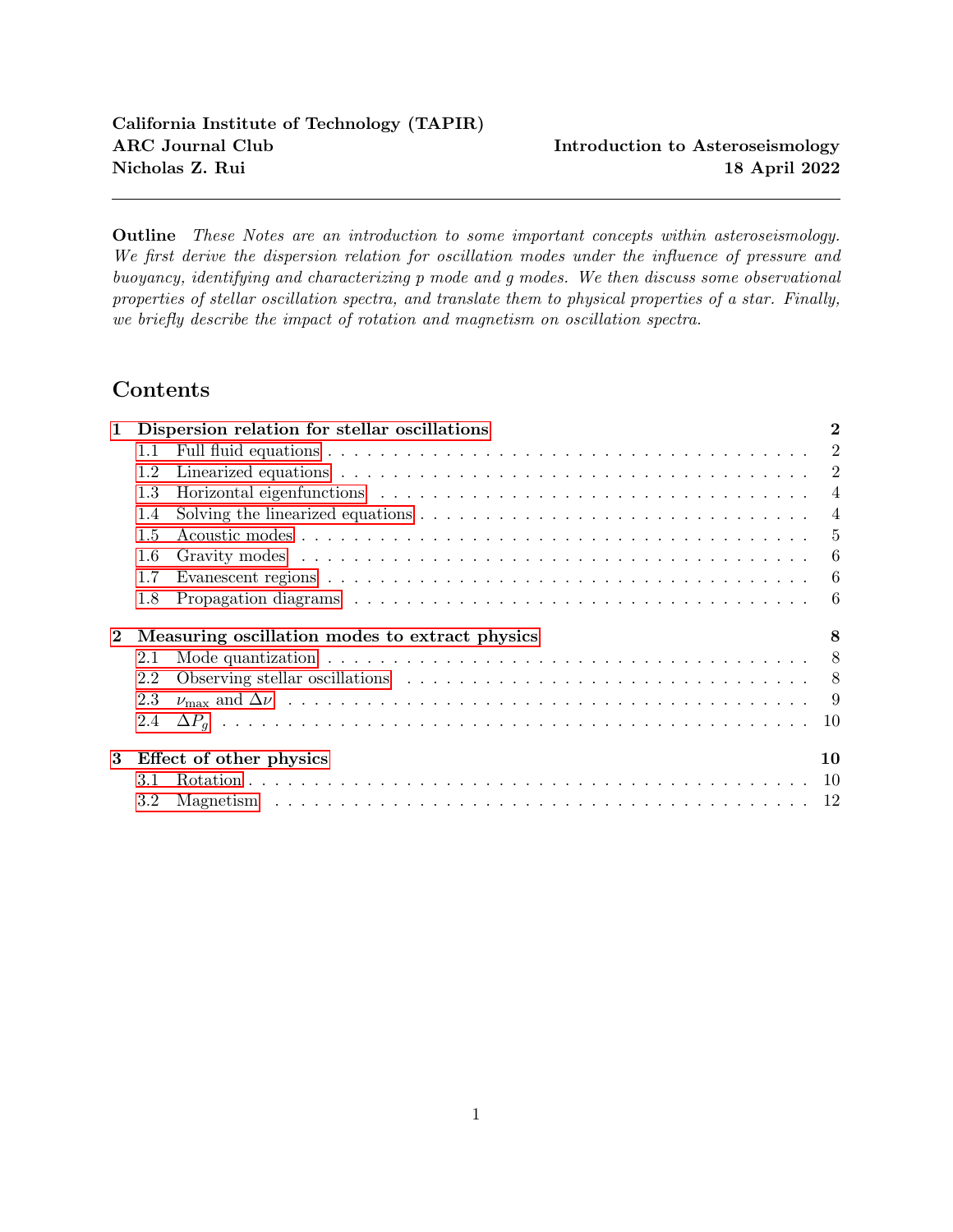for analytical convenience, and only include the Coriolis force in the momentum equation (this is reasonable at low rotation rates).

Rotation breaks the spherical symmetry of the star by dening a special direction via

$$
\approx \wedge z = \cos \wedge \sin \wedge \tag{31}
$$

However, azimuthal symmetry is maintained, and perturbations can still be assumed to be proportional to e<sup>im</sup> for integer m (however, the sign ofm =! determines whether the mode isprograde or retrograde ).

If the WKB approximation is assumed in both directions, it can be shown that the dispersion relation becomes (e.g., [8])

$$
\left[1^2 \frac{k_h^2}{k^2} N^2 \right] \kappa \frac{2}{k} = 0
$$
 (32)

Note that, if  $jNj$   $j$  !  $j$ ;  $j$  (which is typical of, e.g., gravity waves), then  $k_h$  $k_r$ . Therefore,  $~\tilde{}~$   $~$   $~$   $~$   $~$ cos  $k_{r}$ . The realization that the  $^{\wedge}$  component of  $\tilde{ }$  ris less important justi es dropping this component. This approximation is called the traditional approximation of rotation (TAR), and miraculously makes the radial and horizontal 
uid equations separable.

Under the TAR, the dependence  $=$  ( ) are no longer associated Legendre polynomials, but are solutions to the Laplace tidal equation ,

d d 1 2 1 2 2 d-( ) d 1 1 2 2 m<sup>2</sup> 1 2 + m 1 + <sup>2</sup> <sup>2</sup> 1 2 2 ( ) = -( ) (33)

where  $=!$  (note that this becomes the generalized Legendre equation when  $= 0$ ). The horizontal wavenumber then become $\mathbf{\mathbf{\mathbf{g}}}_{h}$  $= r$  (where  $\theta$  `(` + 1) in general).

The functions () are called Hough functions and have some interesting properties.

- $\hat{ }$  For large, the functions become =  $(21 \quad 1)^2$  <sup>2</sup> (where l is the number of nodes). A heuristic argument for this is given in [9], and a more detailed treatment can be found in [10, 11].
- ˆ For large , the > 0 modes become more and more conned to the equatorial region of the star (within  $j \in \mathbb{I}$  = ). Roughly speaking, the combination can be seen to \set the scale" of the function's dependence on .
- $\hat{ }$  For j j > 1, the coe cients of the equation change sign over the domain, and an in nite  $\langle 0 \rangle$ spectrum is present.
- $\hat{I}$  If  $\langle 0, \hat{I} \rangle$  is  $\int_0^2 R_h^2 c_s^2$  $!^2$  N<sup>2</sup> can still be positive even if N<sup>2</sup> < 0 (convective region). Therefore, otherwise unstable gravity modes in theconvective region of the star can be stabilized by the Coriolis force.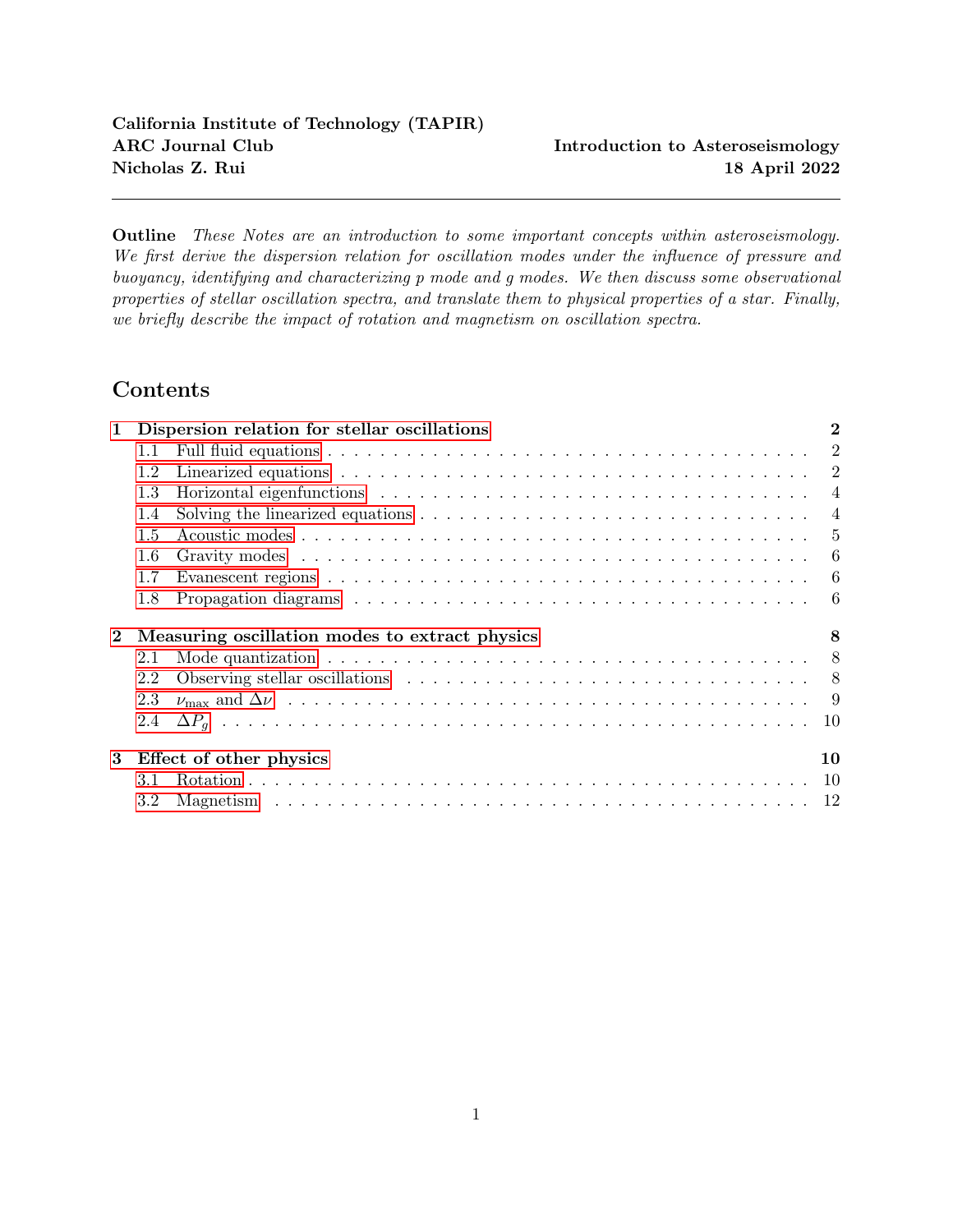Figure 3 shows as a function of for  $m = 2$ .

Figure 3: The eigenvalues of the Laplace tidal equation as a function of for  $m = 2$ , reproduced from Figure 1 of [7].

### 3.2 Magnetism

For a local WKB analysis and specializing to magneto-gravity waves only  $(N; S<sub>c</sub>)$ , the dispersion relation becomes (e.g., [8])

$$
\left|1^2 \frac{k_h^2}{k^2} N^2 \right| \kappa \gamma_A \kappa^2 = 0
$$
 (34)

We note the similarity to Equation 32, except with the Alfven velocity  $v_A$  taking the place of  $2$  =k. We note the similarity  $\beta$  Equation 32, except with the Aliven velocity  $\alpha_A$  taking the place of 2 – A.<br>Note that  $\alpha_A = \kappa B_0 = \frac{4}{4}$  is complicatedly dependent on the magnetic eld geometry, stellar pro le, and  $\kappa$ .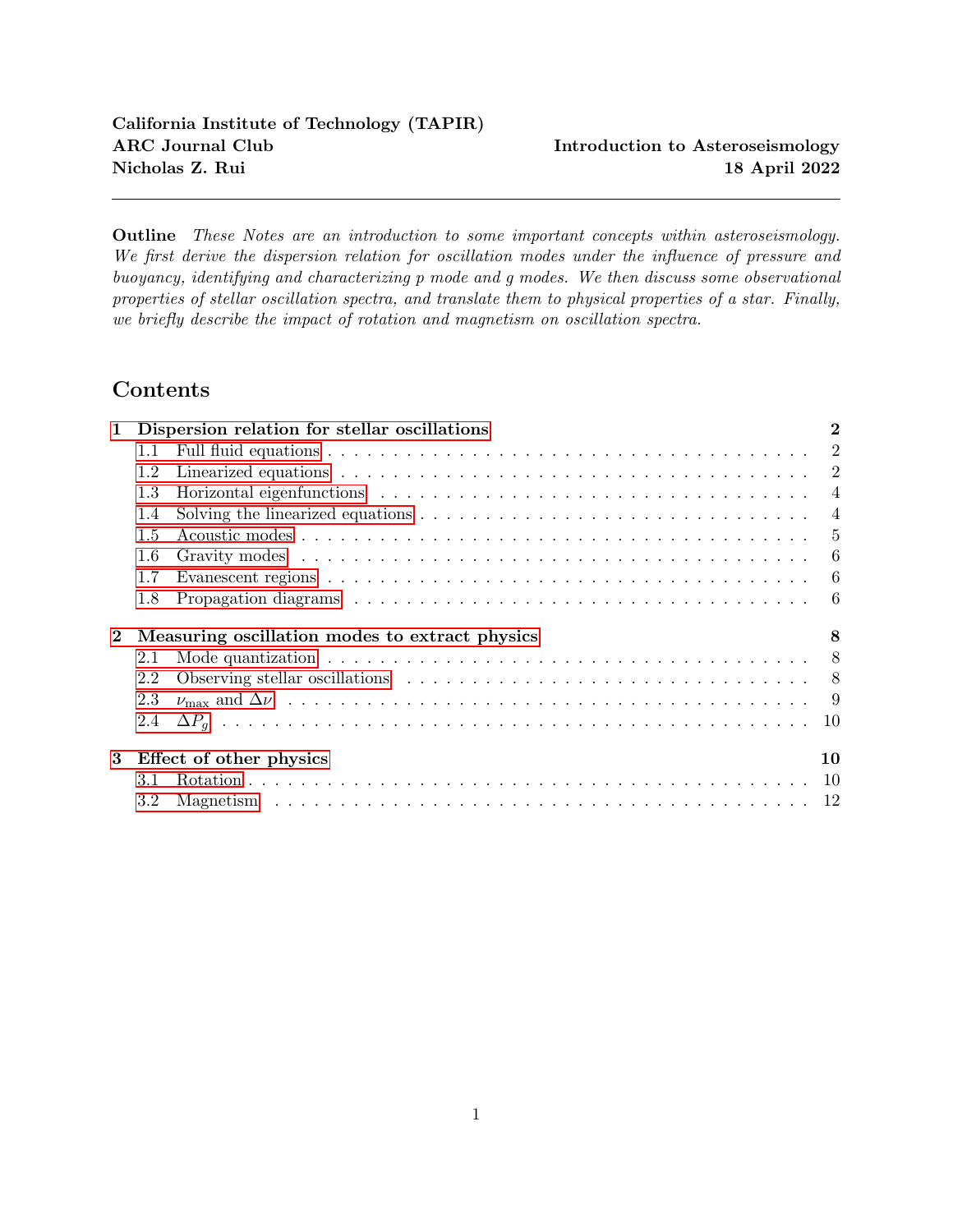Using  $k_r$  k<sub>h</sub> so that  $k$  k<sub>r</sub>, we can write

$$
k_r^4 v_{A,r}^2 \t k_r^2 \omega^2 + k_h^2 N^2 = 0 \t\t(35)
$$

This is a quadratic in  $k_r^2$ , and is solved by (e.g., [12])

$$
k_r^2 = \frac{\omega^2}{2v_{A,r}^2} \, \textcircled{e}_1 \qquad \frac{4v_{A,r}^2 N^2 k_h^2}{\omega^4} \text{A} \tag{36}
$$

We see that  $k_r$  is complex (i.e., not totally propagating) when

$$
\boxed{\omega < \frac{\mathcal{P}}{2k_h v_{A,r} N}}\tag{37}
$$

where  $k_h$  '  $\overline{\ell(\ell+1)}/r$ . This effect has been suspected to be the origin of suppressed dipole oscillation modes in a large minority of red giants (e.g., [13]).

## References

- [1] Jørgen Christensen-Dalsgaard. Lecture notes on stellar oscillations. 1997.
- [2] Nicholas Z Rui and Jim Fuller. Asteroseismic fingerprints of stellar mergers. Monthly Notices of the Royal Astronomical Society, 508(2):1618–1631, 2021.
- [3] Carl Eckart. Hydrodynamics of oceans and atmospheres. Elsevier, 2015.
- [4] RHD Townsend and SA Teitler. Gyre: an open-source stellar oscillation code based on a new magnus multiple shooting scheme. Monthly Notices of the Royal Astronomical Society, 435(4):3406–3418, 2013.
- [5] Gerald Handler. Asteroseismology. arXiv preprint arXiv:1205.6407, 2012.
- [6] William J Chaplin and Andrea Miglio. Asteroseismology of solar-type and red-giant stars. Annual Review of Astronomy and Astrophysics, 51:353–392, 2013.
- [7] Umin Lee and Hideyuki Saio. Low-frequency nonradial oscillations in rotating stars. i. angular dependence. The Astrophysical Journal, 491(2):839, 1997.
- [8] Wasaburo Unno, Yoji Osaki, Hiroyasu Ando, and Hiormoto Shibahashi. Nonradial oscillations of stars. Tokyo: University of Tokyo Press, 1979.
- [9] Lars Bildsten, Greg Ushomirsky, and Curt Cutler. Ocean g-Modes on Rotating Neutron Stars. 460:827, April 1996.
- [10] RHD Townsend. Asymptotic expressions for the angular dependence of low-frequency pulsation modes in rotating stars. Monthly Notices of the Royal Astronomical Society, 340(3):1020–1030, 2003.